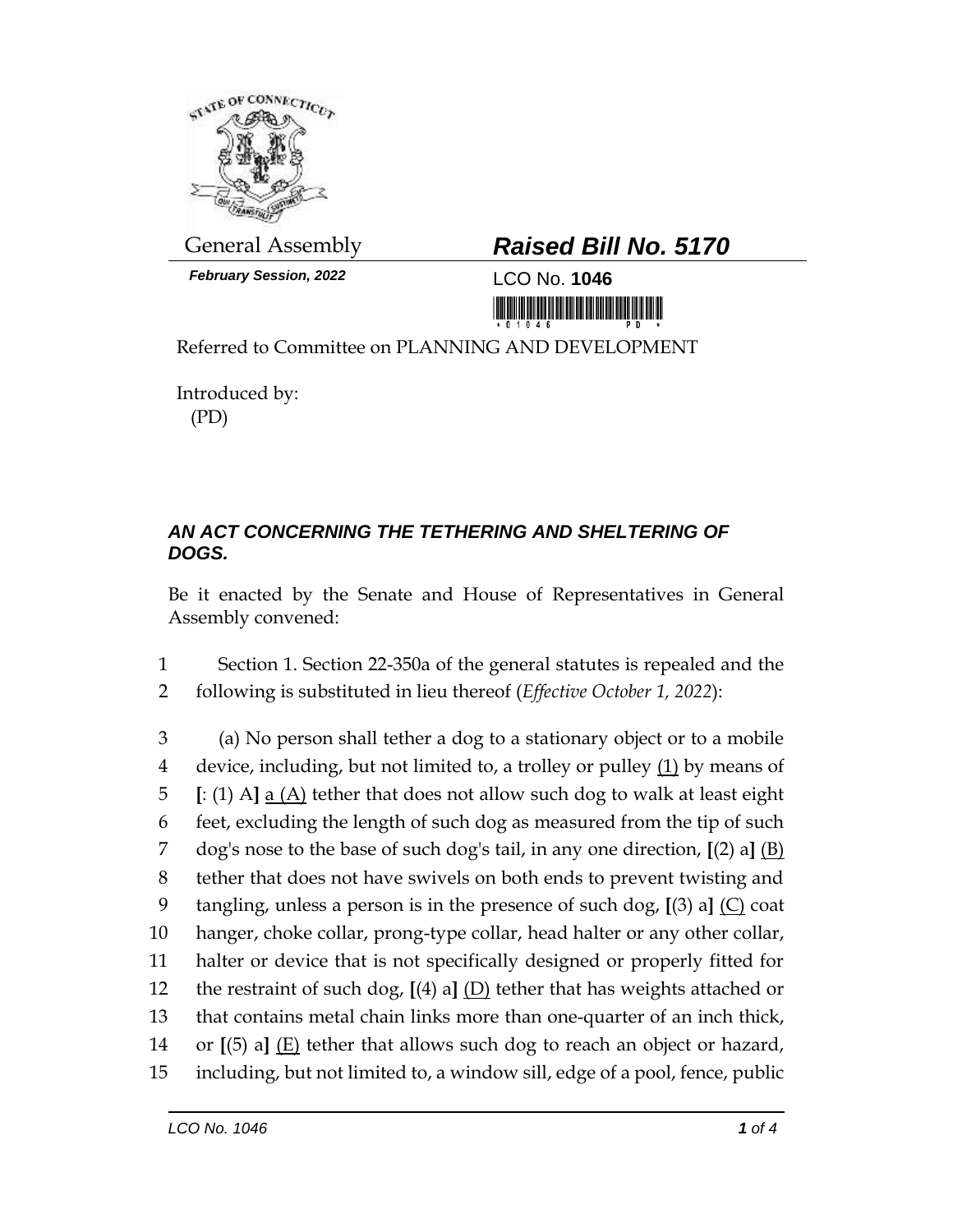road or highway, porch or terrace railing that poses a risk of injury or strangulation to such dog if such dog walks into or jumps over such 18 object or hazard, unless a person is in the presence of such dog:  $(2)$  in a manner that places such dog at adverse risk of injury by another animal; or (3) for more than fifteen minutes without providing such dog continuous access to sanitary drinking water in a liquid state. The provisions of **[**subdivisions (1) and (2) of this subsection**]** subparagraph (A) of subdivision (1) of this subsection shall not be construed to apply to **[**: (A)**]** (i) Any veterinary practice licensed pursuant to section 20-197 that tethers a dog in the course of such veterinary practice, **[**(B)**]** (ii) any exhibition, show, contest or other temporary event in which the skill, breeding or stamina of such dog is judged or examined, **[**(C)**]** (iii) any exhibition, class, training session or other temporary event in which such dog is used in a lawful manner to hunt a species of wildlife during the hunting season for such species of wildlife or in which such dog receives training in a lawful manner to hunt such species of wildlife, **[**(D)**]** (iv) the temporary tethering of a dog at any camping or recreation area as expressly authorized by the Commissioner of Energy and Environmental Protection, or **[**(E)**]** (v) the temporary tethering of a dog at a grooming facility in the course of grooming such dog.

 (b) **[**No person shall tether a dog outdoors to a stationary object or to a mobile device, including, but not limited to, a trolley or a pulley, when**]** When a weather advisory or warning is issued by local, state or federal authorities or when outdoor environmental conditions, including, but not limited to, extreme heat, cold, wind, rain, snow or hail, pose an adverse risk to the health or safety of **[**such**]** a dog based 42 on such dog's breed, size, age, thickness of coat or physical condition, **[**unless tethering is for a duration of not longer than fifteen minutes**]** no 44 person shall (1) tether such dog outdoors to a stationary object or mobile device, including, but not limited to, a trolley or pulley, unless such tethering is for a duration of not more than fifteen minutes, or (2) fail to provide such dog adequate shelter for a duration of more than fifteen 48 minutes, unless such person is in the presence of such dog and outdoors during such advisory or warning or exposed to such outdoor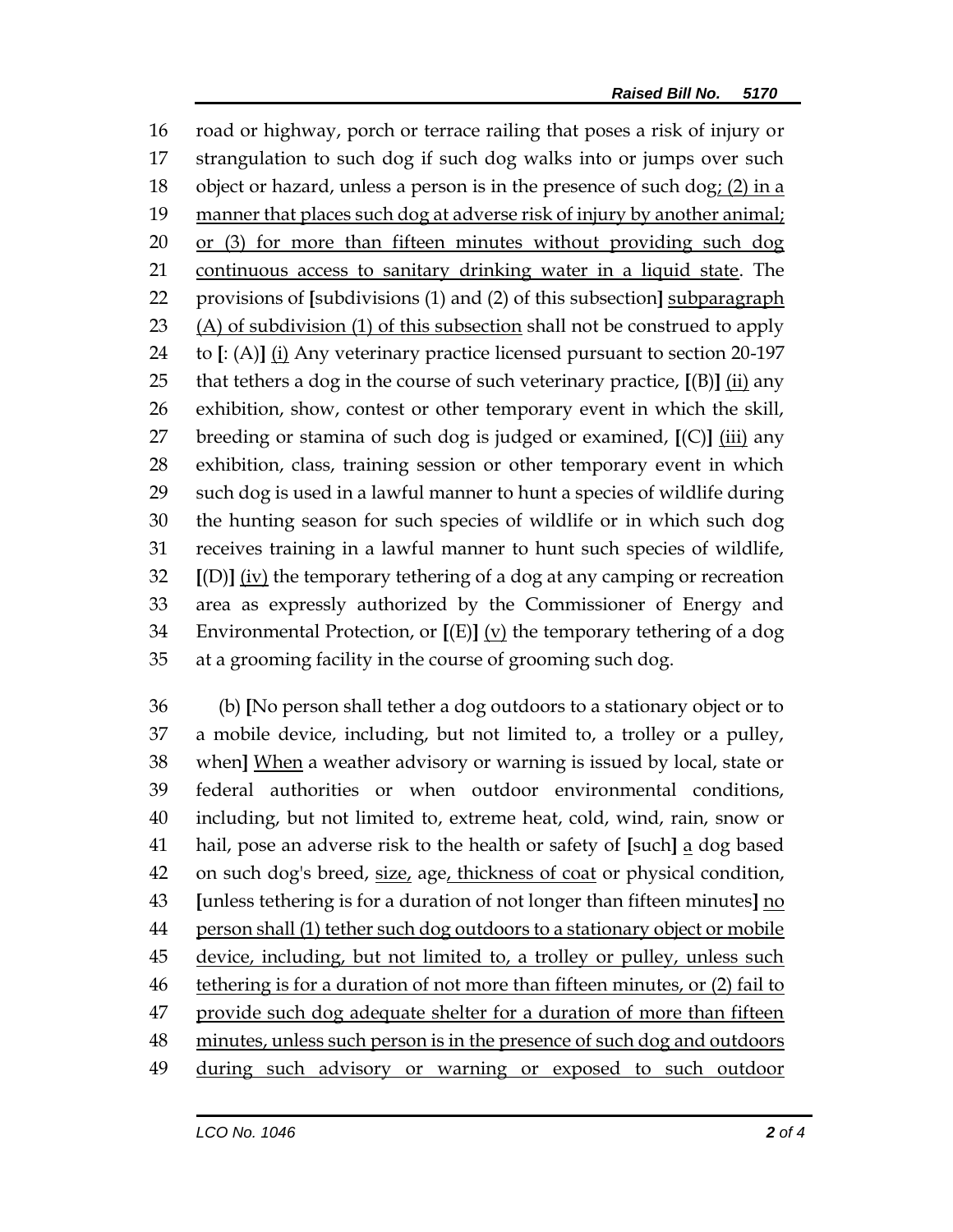## environmental conditions.

 (c) Nothing in this section shall be construed to affect any protection afforded to any dog pursuant to any other provision of the general statutes, regulations of the Connecticut state agencies, local ordinance or local regulation.

 (d) Any person who confines or tethers a dog for an unreasonable period of time or in violation of the provisions of subsection (a) or (b) of this section shall be fined one hundred dollars for the first offense, two hundred dollars for a second offense, and not less than two hundred fifty dollars or more than five hundred dollars for a third or subsequent offense.

 (e) For the purposes of this section, "adequate shelter" means a structure that (1) provides natural or artificial light during daylight hours; (2) offers space adequate for a dog to sit, lie down and turn; (3) is soundly constructed, maintained in good repair and free from accumulated animal waste, debris, precipitation and moisture; (4) contains sanitary drinking water in a liquid state; (5) during cold outdoor environmental conditions described in subsection (b) of this section, (A) is enclosed and insulated to an extent sufficient to permit a dog to maintain normal body temperature, (B) features a solid roof, solid walls and wind-protected opening for entry and exit, (C) is raised off the ground, and (D) contains dry bedding; (6) during extreme heat outdoor weather environmental conditions described in subsection (b) of this section, provides shade and ventilation sufficient to permit a dog to maintain normal body temperature; (7) does not contain a space heater or wood or fuel burning equipment utilized for space heating; (8) is not located under exterior stairs or underneath or inside a motor vehicle; and (9) if constructed using wire or metal chain links, such links are appropriately sized so that a dog's paws will not become caught in them.

This act shall take effect as follows and shall amend the following sections: